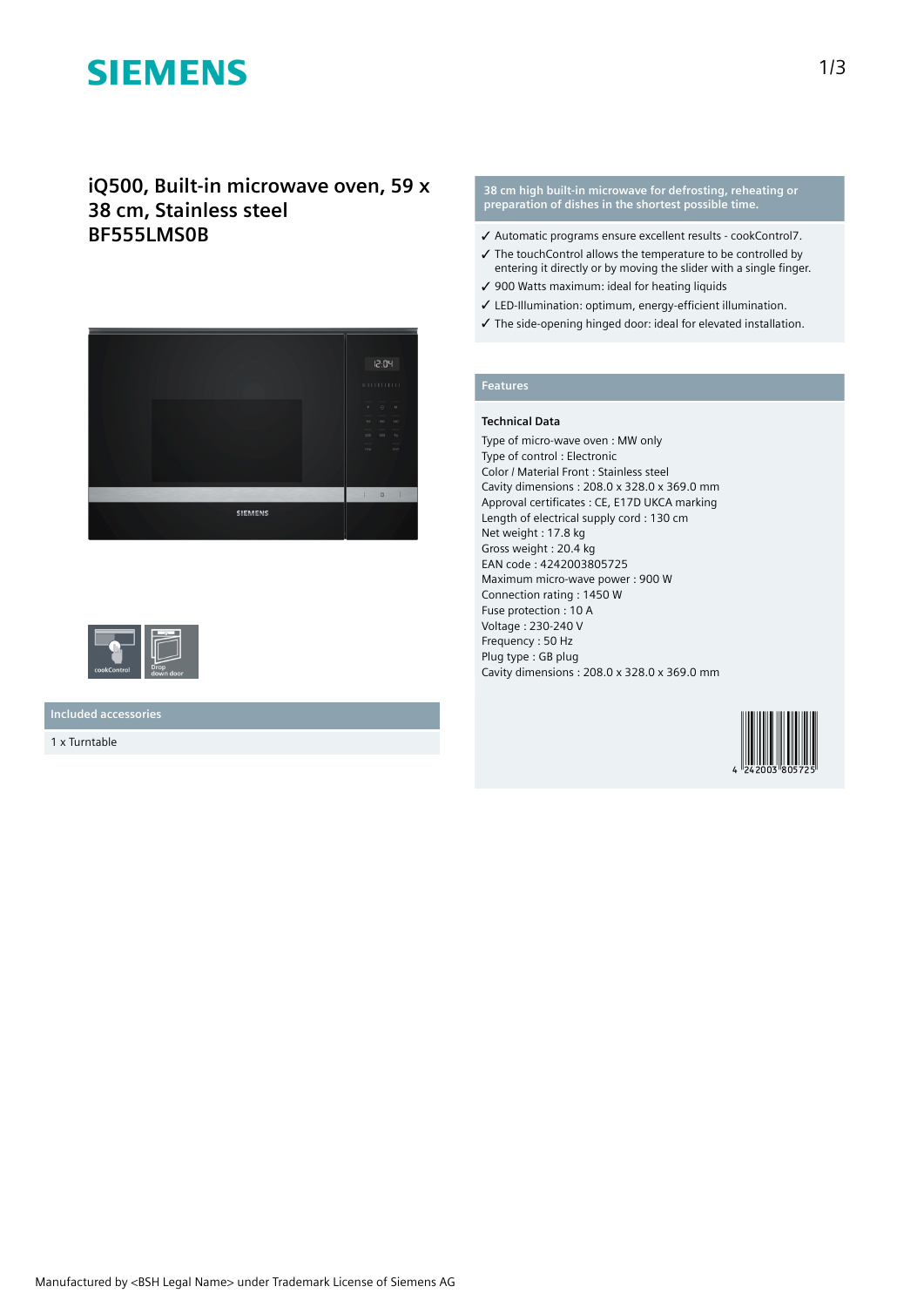# **SIEMENS**

# **iQ500, Built-in microwave oven, 59 x 38 cm, Stainless steel BF555LMS0B**

# **Features**

### **Design**

- Cavity inner surface: stainless steel
- LED display, White display with blue indicator lights
- Touch control, touchSlider, Start button
- Left hinged door  $\bullet$
- 31.5 cm Glass turntable

#### **Features**

- Automatic safety switch off
- Door contact switch
- cookControl, 7
- LED light
- Electronic oven clock timer
- Electronic door opening button
- Integral cooling fan

## **Programmes/functions**

- Maximum microwave power level: 900 W and the following options 180 W, 360 W, 600 W, 90 W, 900 W
- 4 defrost and 3 cooking programmes in microwave function
- 1 memory setting

## **Accessories**

● 1 x Turntable

## **Performance/technical information**

- Cavity volume: 25 l
- 130 cm Cable length
- Total connected load electric: 1.45 KW
- Nominal voltage: 230 240 V
- Appliance dimension (hxwxd): 382 mm x 594 mm x 388 mm
- Niche dimension (hxwxd): 380 mm 382 mm x 560 mm 568 mm x 550 mm
- Please refer to the dimensions provided in the installation manual